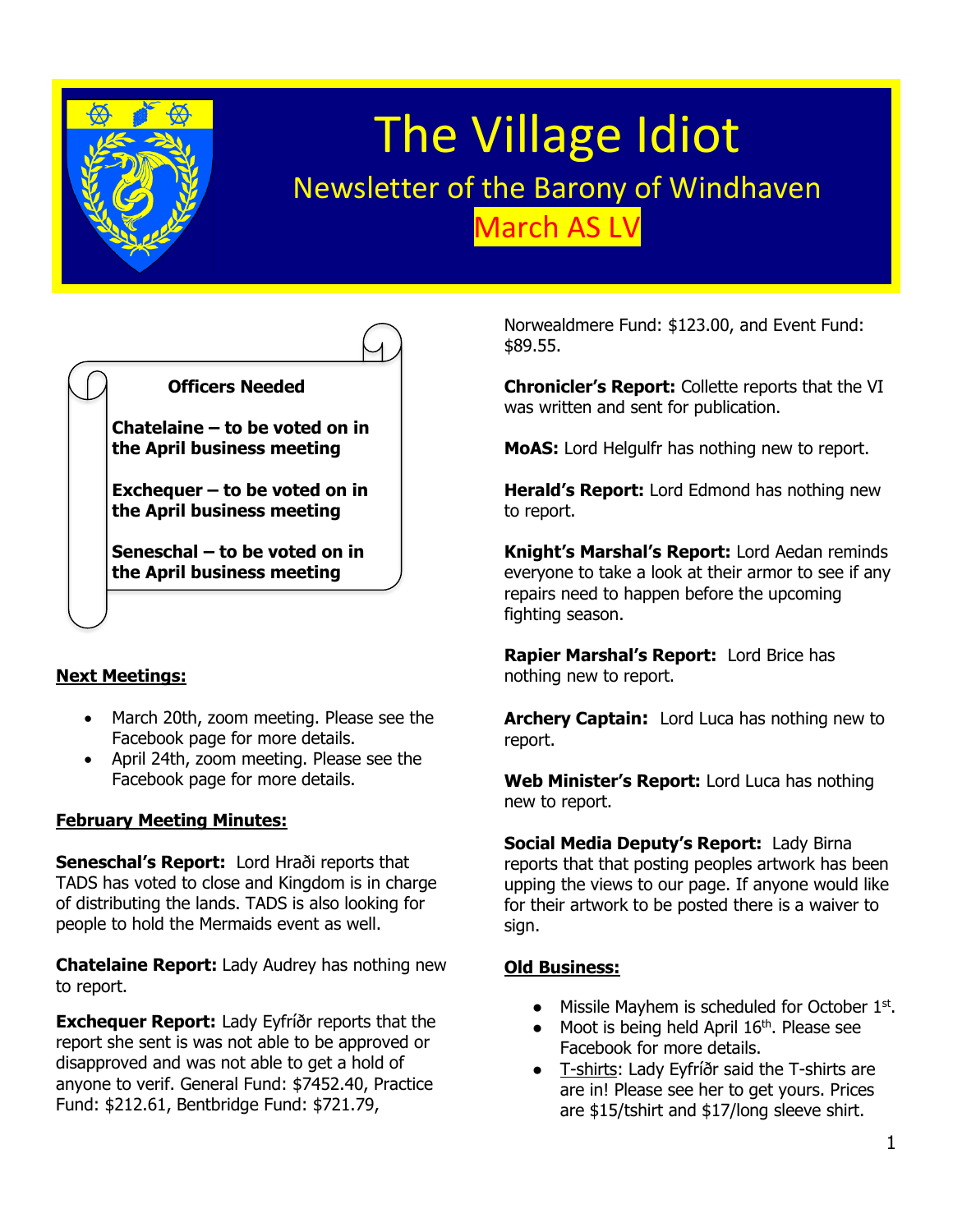# **Guild Reminders**:

**Rapier Practice-** Closed until spring fighting season.

**Fighter Practice-** Closed until spring fighting season.

**Archery Practice-** Closed until spring.

# SCA/Northshield/Windhaven Facebook Links

# **SCA**

Northshield https://www.facebook.com/groups/kingdomofn orthshield

Windhaven <https://www.facebook.com/groups/Windhaven>

Army of Northshield https://www.facebook.com/groups/656097414 404272/

Northshield Barter and Trade SCA https://www.facebook.com/groups/469057956 444539/

If you have more links (Facebook or otherwise) that you would like to see added to this list, please email chronicler@baronyofwindhaven.org

# **Barony of Windhaven Officers List**:

Baron Baron Hamish of Nisbet (James Nesbitt) [baron@baronyofwindhaven.org](mailto:baron@baronyofwindhaven.org)

Baroness Baroness Markéta Barfussin (Melissa Heenan) [baroness@baronyofwindhaven.org](mailto:baroness@baronyofwindhaven.org)

**Seneschal** Lord Hraði Bjarnylr (Reid Wooldridge) seneschal@baronyofwindhaven.org

**Exchequer** Lady Eyfríðr Matheusdóttír (Erica Young) [exchequer@baronyofwindhaven.org](mailto:exchequer@baronyofwindhaven.org) Herald Lord Edmund Campbell (Ed Luebke) [herald@baronyofwindhaven.org](mailto:herald@baronyofwindhaven.org)

**Chronicler** Collette of Windhaven (Michelle Hendricks) [chronicler@baronyofwindhaven.org](mailto:chronicler@baronyofwindhaven.org)

Minister of Arts & Sciences Lord Helgulfr Arngeirsson (Bethany Hopkins) [moas@baronyofwindhaven.org](mailto:moas@baronyofwindhaven.org)

**Chatelaine** Lady Audrey Cross (Rachel Klika) [info@baronyofwindhaven.org](mailto:info@baronyofwindhaven.org)

Web Minister Lord Luca MacGregere (John Young) [webminister@baronyofwindhaven.org](mailto:webminister@baronyofwindhaven.org)

Knight's Marshal Lord Edmund Campbell (Ed Luebke) [marshal@baronyofwindhaven.org](mailto:marshal@baronyofwindhaven.org)

Rapier Captain Lord Brice Davidson (Charles Poulter [rapier@baronyofwindhaven.org](mailto:rapier@baronyofwindhaven.org)

Archery Captain Lord Ronin the Bowleg (John Haverty) [archery@baronyofwindhaven.org](mailto:archery@baronyofwindhaven.org)